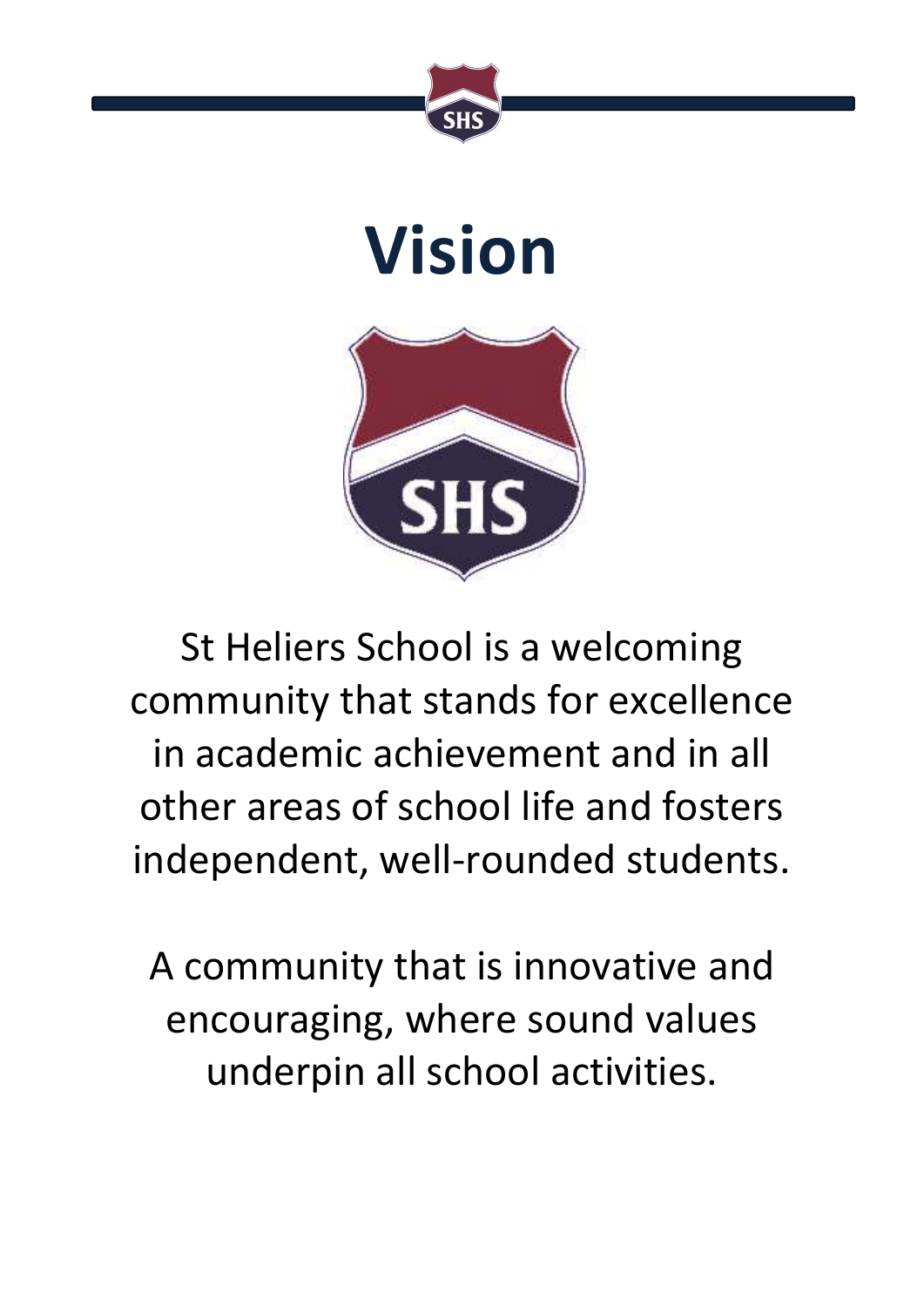

# **Vision for our Students**

#### **Students who are:**

### **Confident:**

Willing and self-motivated participants in the learning process, who show resourcefulness and initiative, and are able to communicate effectively.

## **Connected:**

Develop responsibility for communities at a local, national and global level by demonstrating empathy, acceptance and tolerance. They will show sensitivity and respect towards other cultures and the environment leading to their own sense of belonging.

## **Actively Involved:**

Engaged, self-motivated participants, who contribute to all areas of school life and to the well-being of Aotearoa.

## **Lifelong Learners:**

Intrinsically motivated, who seek opportunities that build on and extend their knowledge base, while making informed decisions through critical and creative thinking.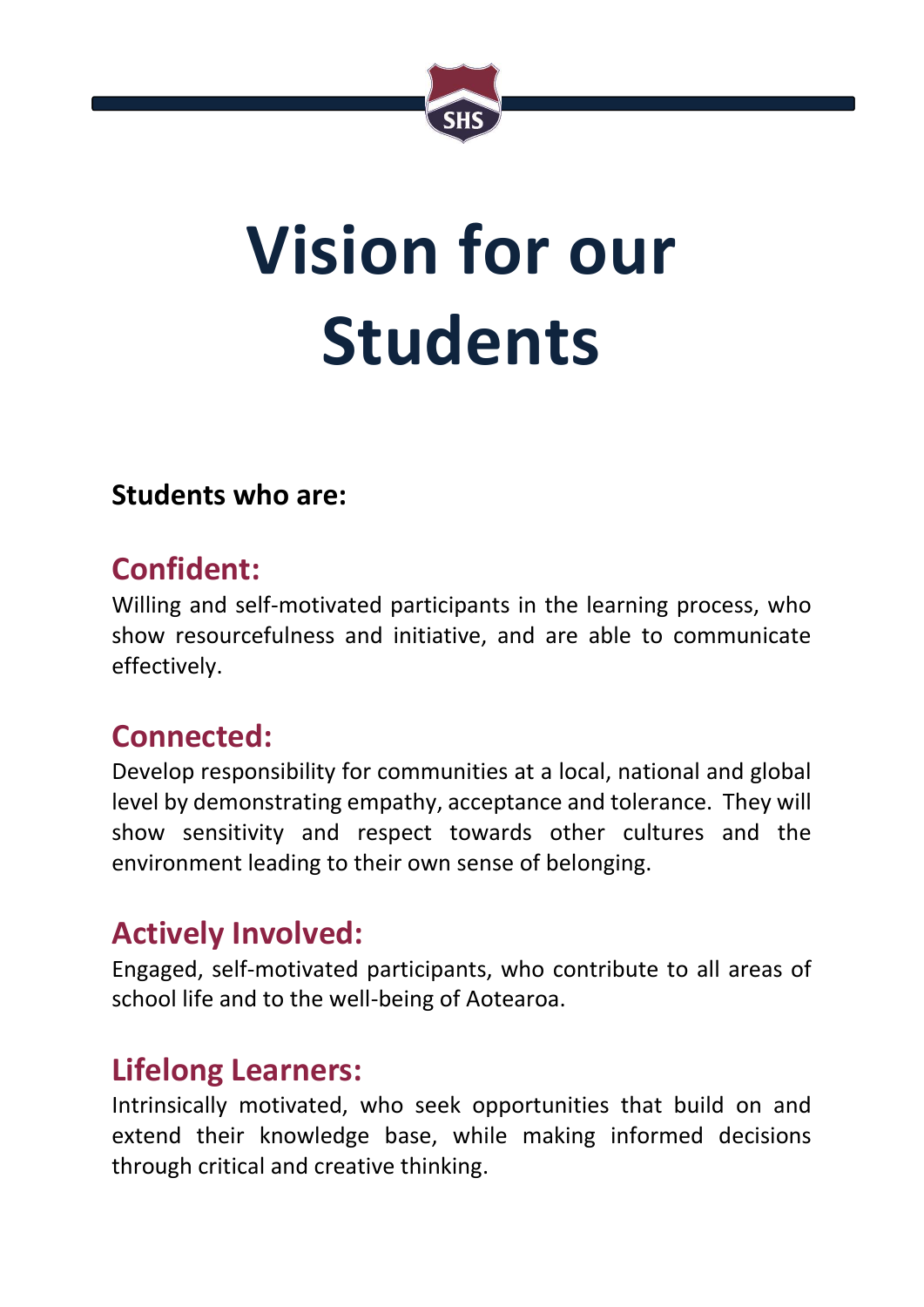

## **Values**

#### **Honesty**

Always be truthful

## **Responsibility**

Be trustworthy, reliable, be accountable for own actions, and make sensible choices

## **Diligence**

Be conscientious and hardworking

## **Self-Discipline**

Show self-control

## **Respect**

Display manners, courtesy and fairness toward others and value the diversity of cultures in our society

## **Care**

Value and appreciate our environment by caring for our school, community, planet, and future